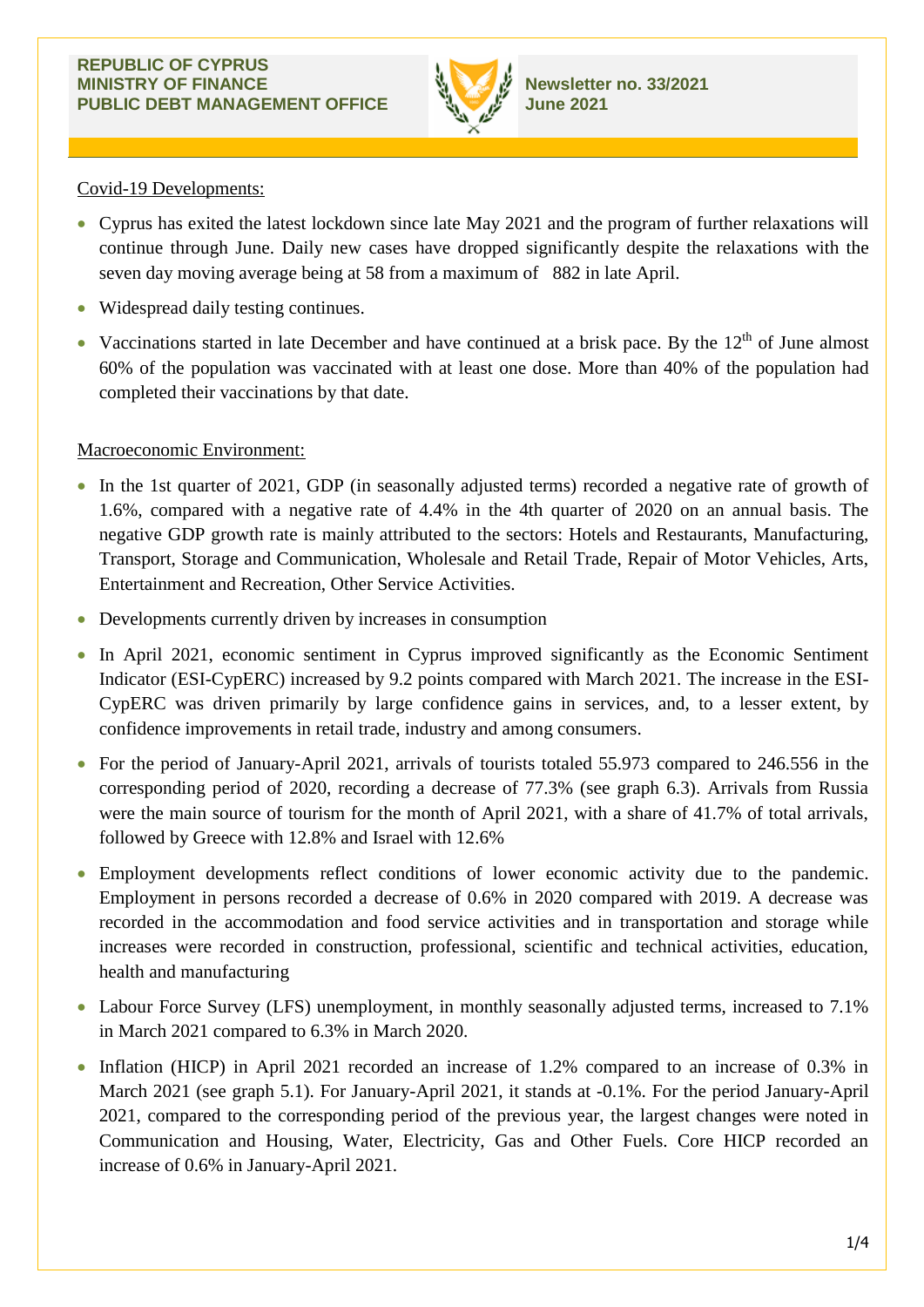- Imports of goods recorded a decrease of 7.6% in January-March 2021 compared to January-March 2020. Imports are affected by developments in imports of transport equipment (aircrafts and vessels). Imports of goods, excluding imports of aircrafts and vessels, exhibit a decrease of 4%.
- Exports of goods recorded a decrease of 25% in January-March 2021 compared to January-March 2020. Exports of goods, excluding exports of aircrafts and vessels, exhibit a decrease of 7.5%

# Fiscal Developments:

- General government budget balance recorded a deficit in January-March 2021, of the order of  $\epsilon$ 251.7 mn (-1.1% of GDP) compared to a surplus of  $\epsilon$ 226.9 mn (1.1% of GDP) during the corresponding period the year before.
- General government primary balance recorded a deficit in January-March 2021, of the order of  $\epsilon$ 176.5 mn (-0.8% of GDP) compared to a surplus of  $\epsilon$ 279.7 mn (1.3% of GDP) during the corresponding period the year before
- Total expenditure exhibited an increase of about 19.4%, reaching  $\epsilon$ 2,290.3 mn in January-March 2021, compared to  $\epsilon$ 1,917.5 mn during the corresponding period the year before.
- Total revenue exhibited a decrease of about 4.9%, reaching  $\epsilon$ 2.038.6 mn in January-March 2021, compared to  $\epsilon$ 2,144.4 mn during the corresponding period the year before.

## External Sector

- The current account (CA) balance (see graph 6.4) recorded a deterioration, with the deficit increasing from  $\epsilon$ 1,406.0 mn (-6.3% of GDP) in 2019, to  $\epsilon$ 2,476.4 mn (-11.9% of GDP), in 2020. The resulting deficit adjusted for the impact of Special Purpose Entities (SPEs), that is, classifying SPEs as nonresidents, stood at  $\epsilon$ 2,384.5 mn (-11.4% of GDP) in 2020, compared with a deficit of  $\epsilon$ 1,510.0 mn (-6.8% of GDP) in 2019.
- The international investment position (IIP)) recorded a recorded a deterioration in 2020, presenting a net liability position of  $\epsilon$ 29,446.0 mn, compared with a net liability position of  $\epsilon$ 27,252.4 mn in 2019. With the corresponding data being adjusted for the impact of SPEs, IIP recorded a net liability position of €10,837.4 mn in 2020, compared with a net liability position of  $€8,980.0$  mn, in 2019.
- The gross external debt increased to  $\epsilon$ 189,307.3 mn in 2020 from  $\epsilon$ 189,212.0 mn in 2019. The external assets in debt instruments increased to  $E112,421.0$  mn, up from  $E109,001.9$  mn in 2019. Consequently, net external debt decreased by  $\epsilon$ 3,323.8 mn to  $\epsilon$ 76,886.2 mn, in 2020. Adjusted for the impact of SPEs, gross external debt reached €59,769.4 mn in 2020, compared to €60,572.6 mn, in 2019. The corresponding net external debt indicator increased to -€869.8 mn, compared with -€998.7 mn in 2019.

# Banking Sector:

• Reduction in non-performing exposures (NPEs) continued in 2020 and 2021, as NPEs dropped from €9.1 bn on 31/12/19 (28.0% of gross loans) to  $€5.2$  bn on 28/2/21 (18.0% of gross loans), the accumulated provisions being 50.0% of NPEs (compared to 55.3% in 2019), and restructurings of  $\epsilon$ 3.5 bn (12.1% of gross loans). Banks continued deleveraging efforts, with cumulative sales of loans from June 2018 until April 2021 reaching €5.5 bn.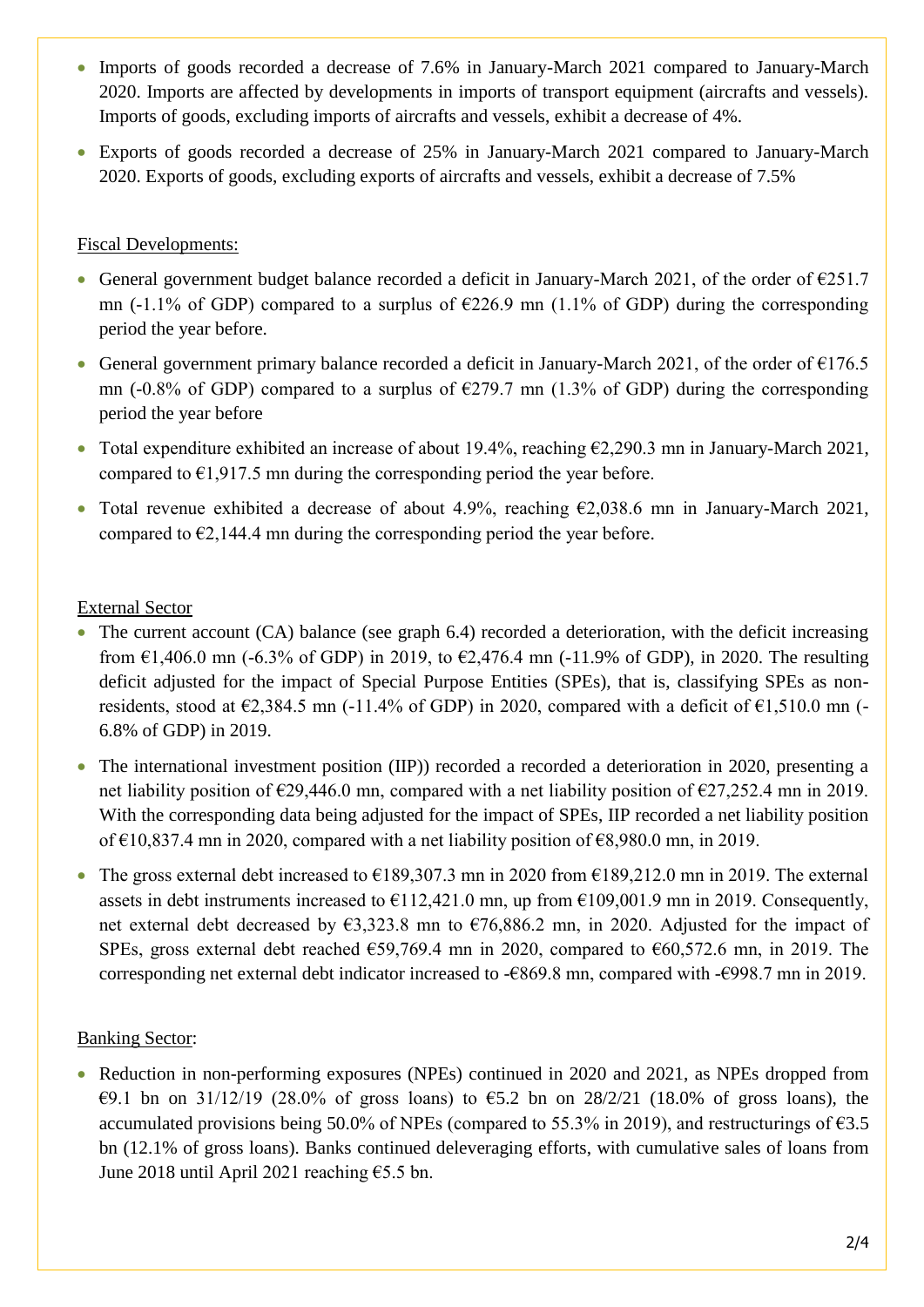- Total deposits at end April 2021 stand at  $648.4$  bn, compared to  $648.2$  bn in December 2020. Since December 2020, there was a minor decrease of  $\epsilon$ 0.2 bn in domestic residents, a small increase of  $\epsilon$ 0.4 bn in 'non-EU residents', and 'EU non-residents' remained stable.
- The CBC's residential property price index recorded a decrease of  $0.2\%$  in the  $4<sup>th</sup>$  quarter of 2020 compared to the  $3<sup>rd</sup>$  quarter of 2020 and an increase of 0.8% compared to the 4<sup>th</sup> quarter of 2019. Cumulative from the  $1<sup>st</sup>$  quarter of 2010 (benchmark) it has exhibited a decline of 21.1%, revealing an adjustment to the conditions of lower domestic and foreign demand.
- Bank of Cyprus, Cyprus' largest bank, announced the following results for the  $1<sup>st</sup>$  quarter of 2021:  $\epsilon$ 8mn net profit, fully loaded ratios of CET1 13.1% and of capital adequacy 16.8% (increased by 0.2%) when accounting for Helix 2A/2B' NPE portfolios, sold in 2021), excess liquidity €4.9bn, net loans to deposits 61%, €487mn new lending, and NPEs consisting 16% of gross loans, with 59% covered by provisions. In April 2021, it issued  $\epsilon$ 300mn Tier 2, which will increase its capital ratios by c.1%.
- Hellenic Bank, second largest bank, announced the following results for the  $1<sup>st</sup>$  quarter of 2021: net profit €13 mn, fully loaded CET1 ratio 19.4%, fully loaded capital adequacy ratio 21.8%, excess liquidity €5.6 bn, net loans to deposits 43%, €166 mn new lending, and NPEs consisting 15.8% of gross loans, with 60% covered by provisions.

## Public debt and financing:

- General Government debt is estimated to be at  $\epsilon$ 24.8 bn at the end April 2021 (General Government), which is about at the same level as at the end of 2020. This is due to the maturity of  $\epsilon$ 1.25 billion of 52 weeks T-Bills issued in April 2020 as a precaution for the effects of the pandemic.
- During Q1 of 2021 yields of the Republic's bonds reached their lowest levels in February 2021 but then started to rise in line with all European markets continued to drop following the trend of other European sovereigns. This was linked to the expectations about rising inflation in Europe in 2021. In the past few weeks as inflation expectations have been revised and the ECB has committed to continuing its accommodative stance this rise has been partly offset. Yields remain at very low levels with all bonds of the Republic up to a maturity of six years are trading in the negative area.
- During this year, the 10 year yield of the Republic (2030 maturity) exhibited a low level on the 5th of January at 0.125% and a maximum level on the  $19<sup>th</sup>$  of May at 0.591%. Currently it is trading at 0.297% (13 June 2021).
- The yield at the monthly 13-week Treasury Bill auctions continued to drop since Q4 2020. The latest auction in February 2021 recorded a weighted average yield of -0.34%. Participation by domestic banks has been quite strong and expected to continue
- Currently liquid assets are significant and are adequate to cover the financing needs of the Republic for 2021 and part of 2022.